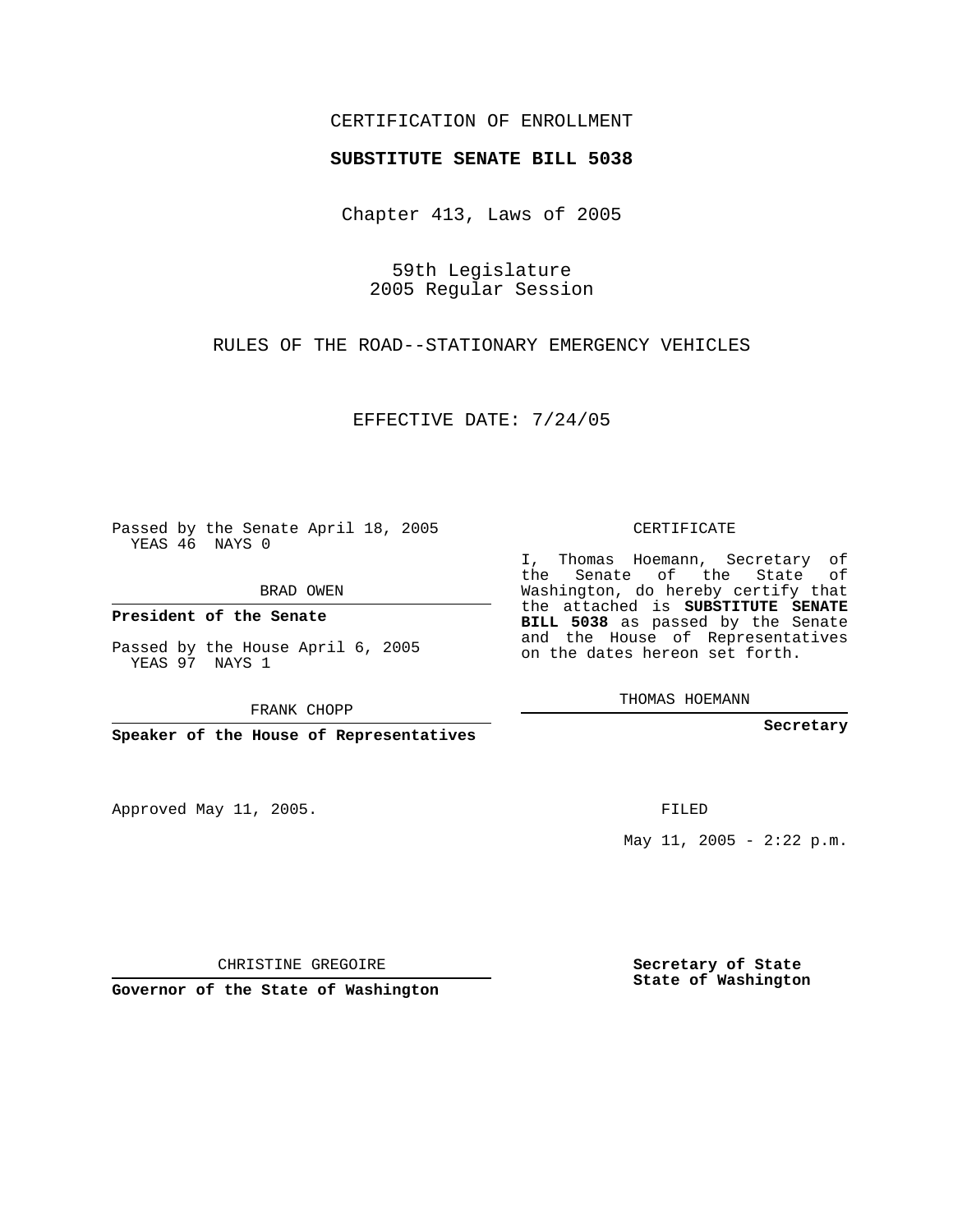## **SUBSTITUTE SENATE BILL 5038** \_\_\_\_\_\_\_\_\_\_\_\_\_\_\_\_\_\_\_\_\_\_\_\_\_\_\_\_\_\_\_\_\_\_\_\_\_\_\_\_\_\_\_\_\_

\_\_\_\_\_\_\_\_\_\_\_\_\_\_\_\_\_\_\_\_\_\_\_\_\_\_\_\_\_\_\_\_\_\_\_\_\_\_\_\_\_\_\_\_\_

AS AMENDED BY THE HOUSE

Passed Legislature - 2005 Regular Session

**State of Washington 59th Legislature 2005 Regular Session**

**By** Senate Committee on Judiciary (originally sponsored by Senators Honeyford, Oke, Kline, Mulliken and Eide)

READ FIRST TIME 02/21/05.

 AN ACT Relating to the duty to yield to emergency and police vehicles; amending RCW 46.63.110; adding a new section to chapter 46.61 RCW; and prescribing penalties.

BE IT ENACTED BY THE LEGISLATURE OF THE STATE OF WASHINGTON:

 NEW SECTION. **Sec. 1.** A new section is added to chapter 46.61 RCW to read as follows:

 The driver of any motor vehicle, upon approaching a stationary authorized emergency vehicle that is making use of audible and/or visual signals meeting the requirements of RCW 46.37.190 or of a police vehicle properly and lawfully displaying a flashing, blinking, or alternating emergency light or lights, shall:

 (1) On a highway having at least four lanes, at least two of which are intended for traffic proceeding in the same direction as the approaching vehicle, proceed with caution and, if reasonable, with due regard for safety and traffic conditions, yield the right of way by making a lane change or moving away from the lane or shoulder occupied by the stationary authorized emergency vehicle or police vehicle; or

 (2) If changing lanes or moving away would be unreasonable or unsafe, proceed with due caution and reduce the speed of the vehicle.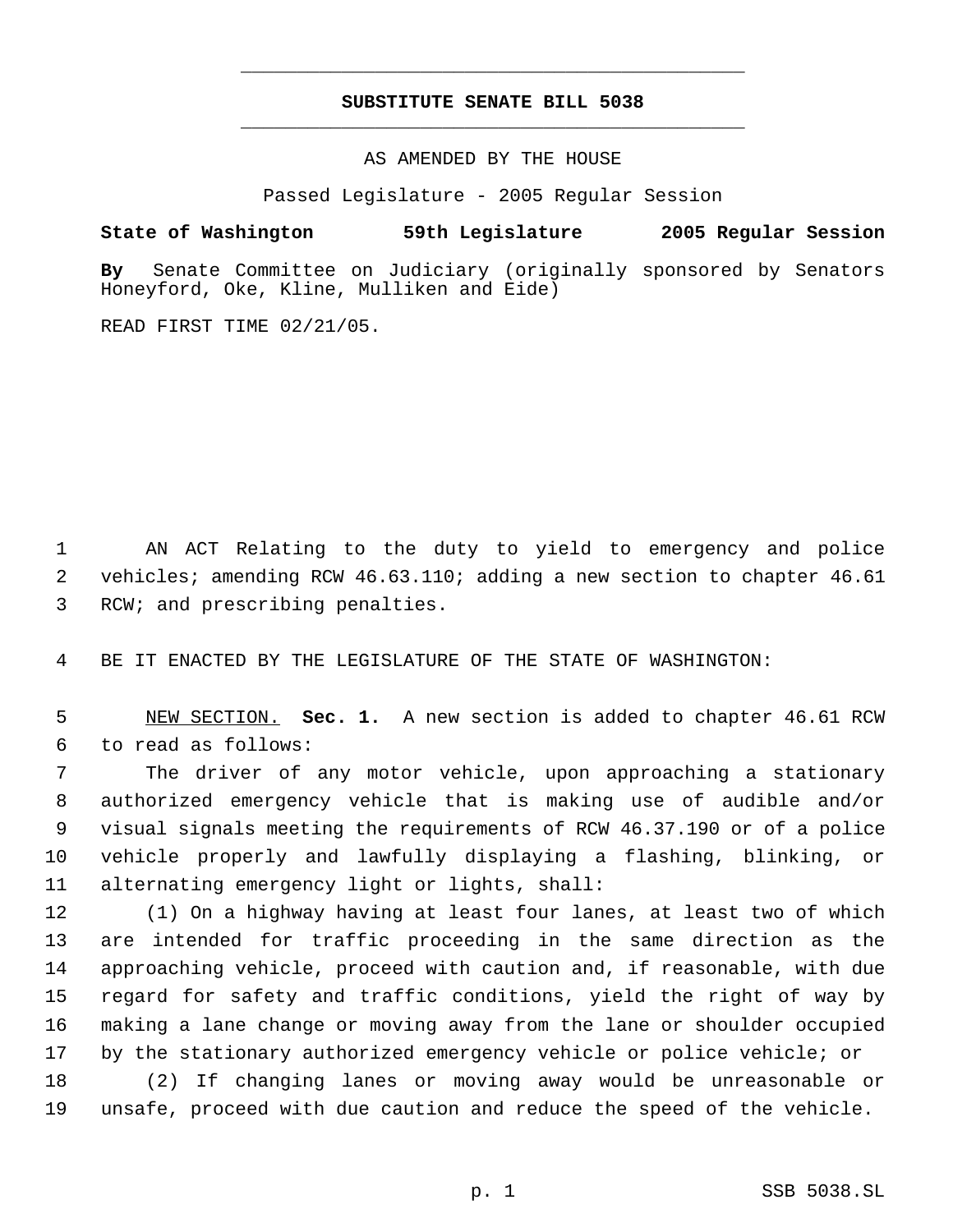**Sec. 2.** RCW 46.63.110 and 2003 c 380 s 2 are each amended to read as follows:

 (1) A person found to have committed a traffic infraction shall be assessed a monetary penalty. No penalty may exceed two hundred and fifty dollars for each offense unless authorized by this chapter or title.

 (2) The monetary penalty for a violation of (a) RCW 46.55.105(2) is 8 two hundred fifty dollars for each offense; (b) RCW 46.61.210(1) is 9 five hundred dollars for each offense. No penalty assessed under this subsection (2) may be reduced.

 (3) The supreme court shall prescribe by rule a schedule of monetary penalties for designated traffic infractions. This rule shall also specify the conditions under which local courts may exercise discretion in assessing fines and penalties for traffic infractions. The legislature respectfully requests the supreme court to adjust this schedule every two years for inflation.

 (4) There shall be a penalty of twenty-five dollars for failure to respond to a notice of traffic infraction except where the infraction relates to parking as defined by local law, ordinance, regulation, or resolution or failure to pay a monetary penalty imposed pursuant to this chapter. A local legislative body may set a monetary penalty not to exceed twenty-five dollars for failure to respond to a notice of traffic infraction relating to parking as defined by local law, ordinance, regulation, or resolution. The local court, whether a municipal, police, or district court, shall impose the monetary penalty set by the local legislative body.

 (5) Monetary penalties provided for in chapter 46.70 RCW which are civil in nature and penalties which may be assessed for violations of chapter 46.44 RCW relating to size, weight, and load of motor vehicles are not subject to the limitation on the amount of monetary penalties which may be imposed pursuant to this chapter.

 (6) Whenever a monetary penalty is imposed by a court under this chapter it is immediately payable. If the person is unable to pay at that time the court may, in its discretion, grant an extension of the period in which the penalty may be paid. If the penalty is not paid on or before the time established for payment the court shall notify the department of the failure to pay the penalty, and the department shall